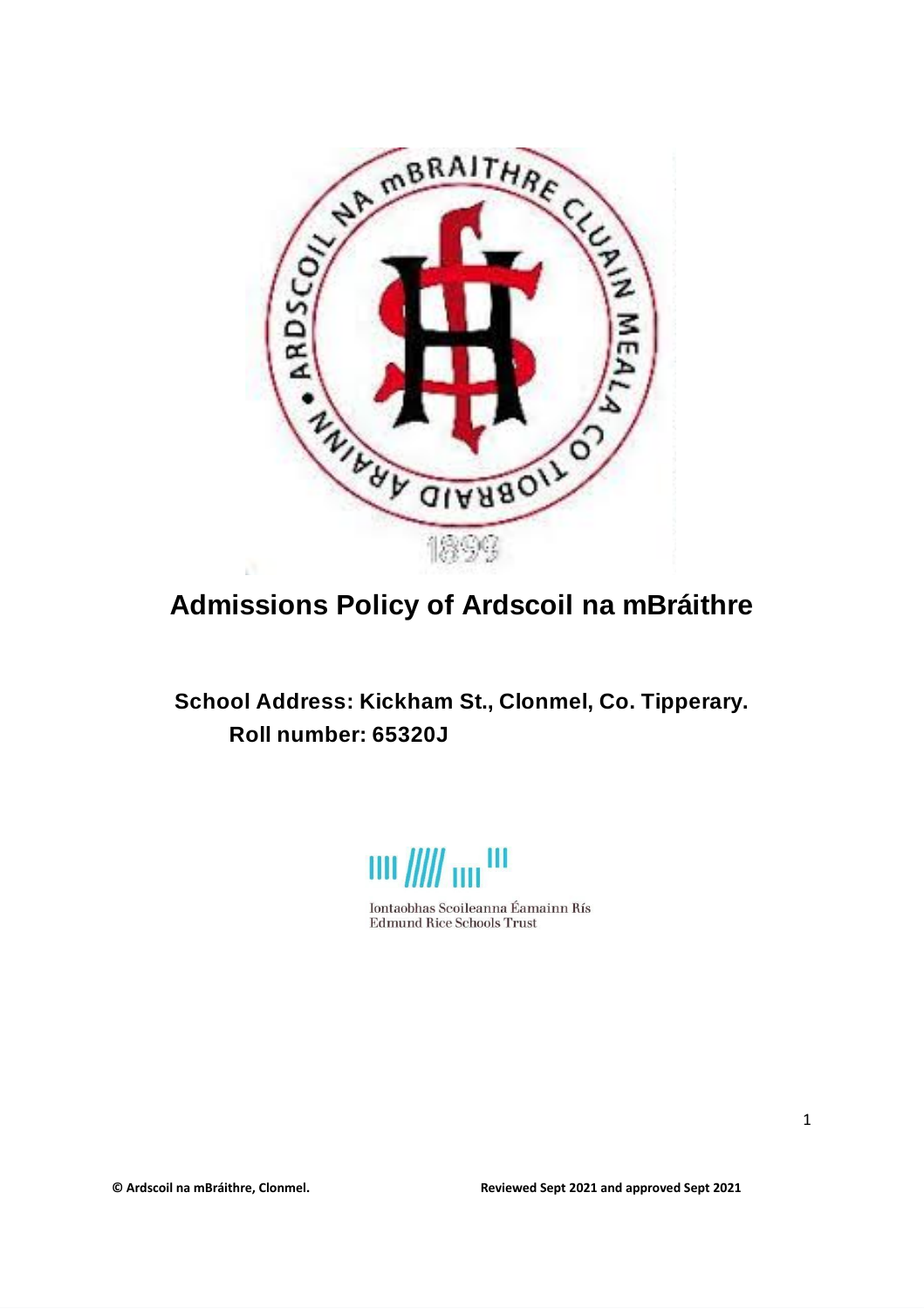## **1, Introduction:**

This Admission Policy complies with the requirements of the Education Act 1998, the Education (Admission to Schools) Act 2018 and the Equal Status Act 2000. In drafting this policy, the board of management of the school has consulted with school staff, the school patron and with parents of children attending the school.

The policy was approved by the school patron on May 15th 2020 It is published on the school's website and will be made available in hardcopy, on request, to any person who requests it.

The relevant dates and timelines for Ardscoil na mBráithre's admission process are set out in the school's annual admission notice which is published annually on the school's website at least one week before the commencement of the admission process for the school year concerned. This policy must be read in conjunction with the annual admission notice for the school year concerned. The application form for admission is published on the school's website and will be made available in hardcopy on request to any person who requests it.

## **2. Characteristic spirit and general objectives of the school:**

Ardscoil na mBráithre is a Catholic all boys voluntary secondary school with a Catholic ethos under the trusteeship of the Edmund Rice Schools Trust.

"Catholic Ethos" in the context of a Catholic voluntary secondary school means the ethos and characteristic spirit of the Roman Catholic Church, which aims at promoting:

- (a) The full and harmonious development of all aspect of the person of the pupil, including the intellectual, physical, cultural, moral and spiritual aspects; and
- (b) A living relationship with God and with other people; and
- (c) A philosophy of life inspired by belief in God and in the life, death and resurrection of Jesus; and
- (d) The formation of the pupils in the Catholic faith,

The school provides religious education in accordance with the doctrines, practices and traditions of the Roman Catholic Church, and/or such ethos and/or characteristic spirit as may be determined or interpreted from time to time by the Irish Episcopal Conference.

In accordance with S.15 (2) (b) of the Education Act, 1998 the Board of Management of Ardscoil na mBráithre shall uphold, and be accountable to the patron for so upholding, the characteristic spirit of the school as determined by the cultural, educational, moral, religious, social, linguistic and spiritual values and traditions which inform and are characteristic of the objectives and conduct of the school.

#### **The Mission Statement:**

Ardscoil na mBráithre, founded by the Christian Brothers as a Christian community, aims to promote the personal, spiritual, physical, creative and academic development of its students. The support of the wider school community, and in particular all parents/guardians, is necessary to promote this vision. This Admissions Policy seeks to reflect that Mission within the resources available to the School.

The Admissions Policy is published by the Board in accordance with the provisions of the Section 15 (d) of Education Act 1998 and all related legislative and regulatory requirements.

This Policy is intended to reflect and to give full effect to: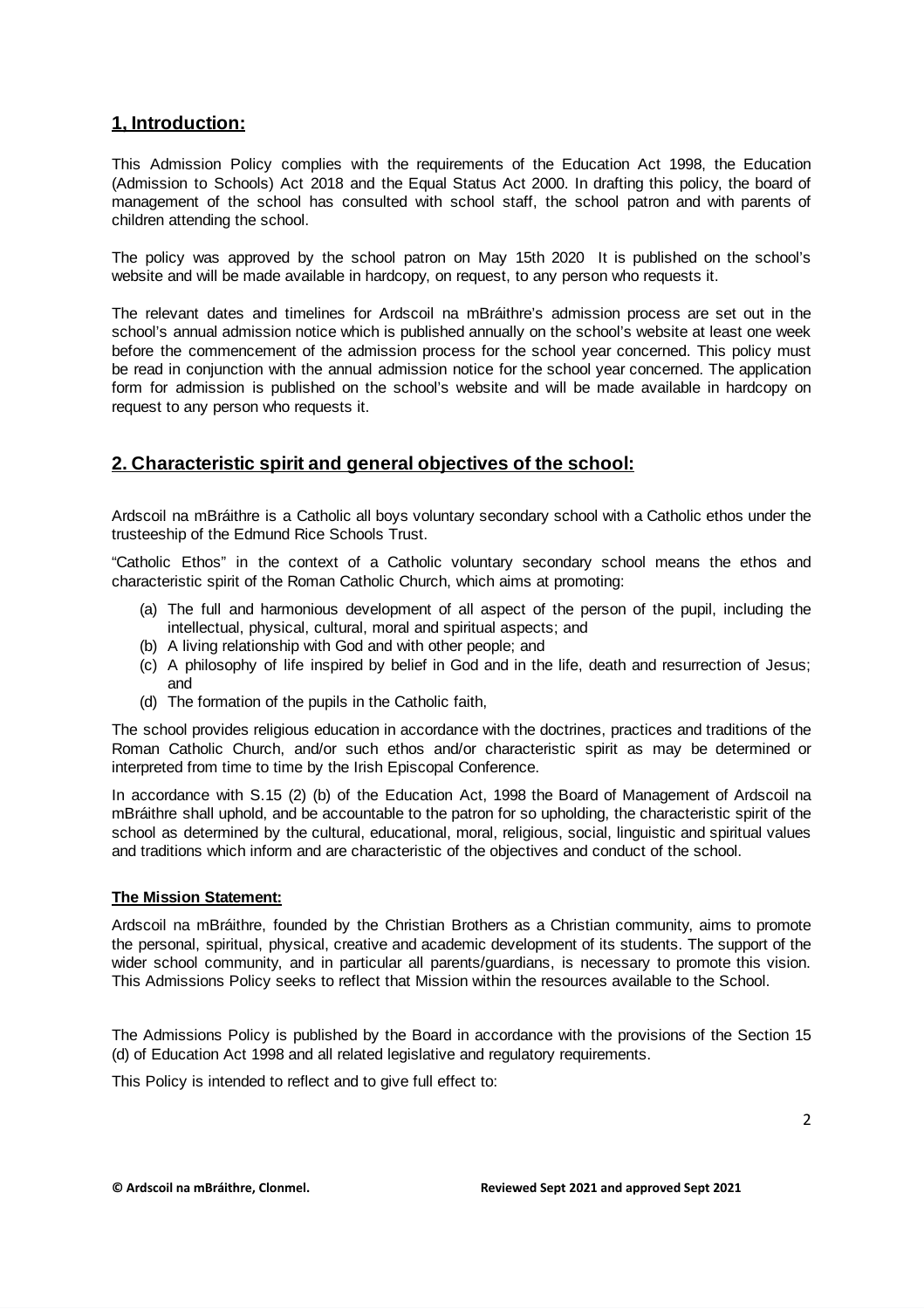- ❑ the above Mission Statement
- ❑ The rights and obligations of the Patron as set out in the Education Act(s) and related legislation.

The Board wishes to clarify that the current Policy is prepared within the context of:

- ❑ the parameters of all guidelines, regulations and programmes currently made available by the DES and/or by the Patron
- ❑ the funding and resources currently made available to the School by the DES and from any other sources.

The High School admissions policy is informed by the Edmund Rice Schools Trust Charter and there are 5 key elements guiding the policy. These are:

- Nurturing faith, Christian spirituality and Gospel-based values
- Promoting partnership in the school community
- Excelling in teaching and learning
- Creating a caring school community
- Inspiring transformational leadership In Edmund Rice Secondary School

The Edmund Rice Schools Trust Charter values are underpinned by a philosophy of education that has at its centre the unique dignity of the human person as a child of God. We see the interaction of people from different backgrounds—spiritual, ethnic, language, special needs—as a gift that will enrich the community of the school and promote the growth and learning of all. We value each student and their family. We welcome and are sensitive to each one, seeking to respond to their individual needs through:

- **The Curriculum**: We provide a broad range of subject areas, encouraging students to take increasing responsibility for their own learning and decision-making.
- **Pastoral Care**: We support and challenge our students to make the most of their time in school, providing programmes of language support, help with study, and personal counselling where necessary and developing links with family, working in partnership with parents and guardians.
- **Faith Development**: We have a special commitment to development of the spiritual dimension of the lives of our members. Faith formation and the Religious Education programme play a key role.

Students follow the State programme in Religious Education which is suitable for students of all faiths and those of no faith.

- The school celebrates the major Christian feasts, and the major feasts of other faiths are acknowledged and celebrated in an appropriate way.
- We hope that the gospel values inherent in the culture of the school will be internalised in the values, attitudes and behaviours of all members of the school community, and will find expression in their respect and care for one another.

The School supports the principles of inclusiveness, equality of access and participation in the school, and parental choice in relation to enrolment and applications for admission to the School. In and subject to the context outlined above, the School expresses respect for diversity of traditions, values, beliefs, languages and ways of life within the community it serves today.

**Parents seeking admission of their son to the School are invited to carefully read this policy and to recognise that this policy:**

**- Firstly sets out the kind of School and Education they are seeking to admit their son to.**

**- Secondly provides the basis of dealing with their Application.**

**Accordingly, parents/guardians in completing their application to the School:**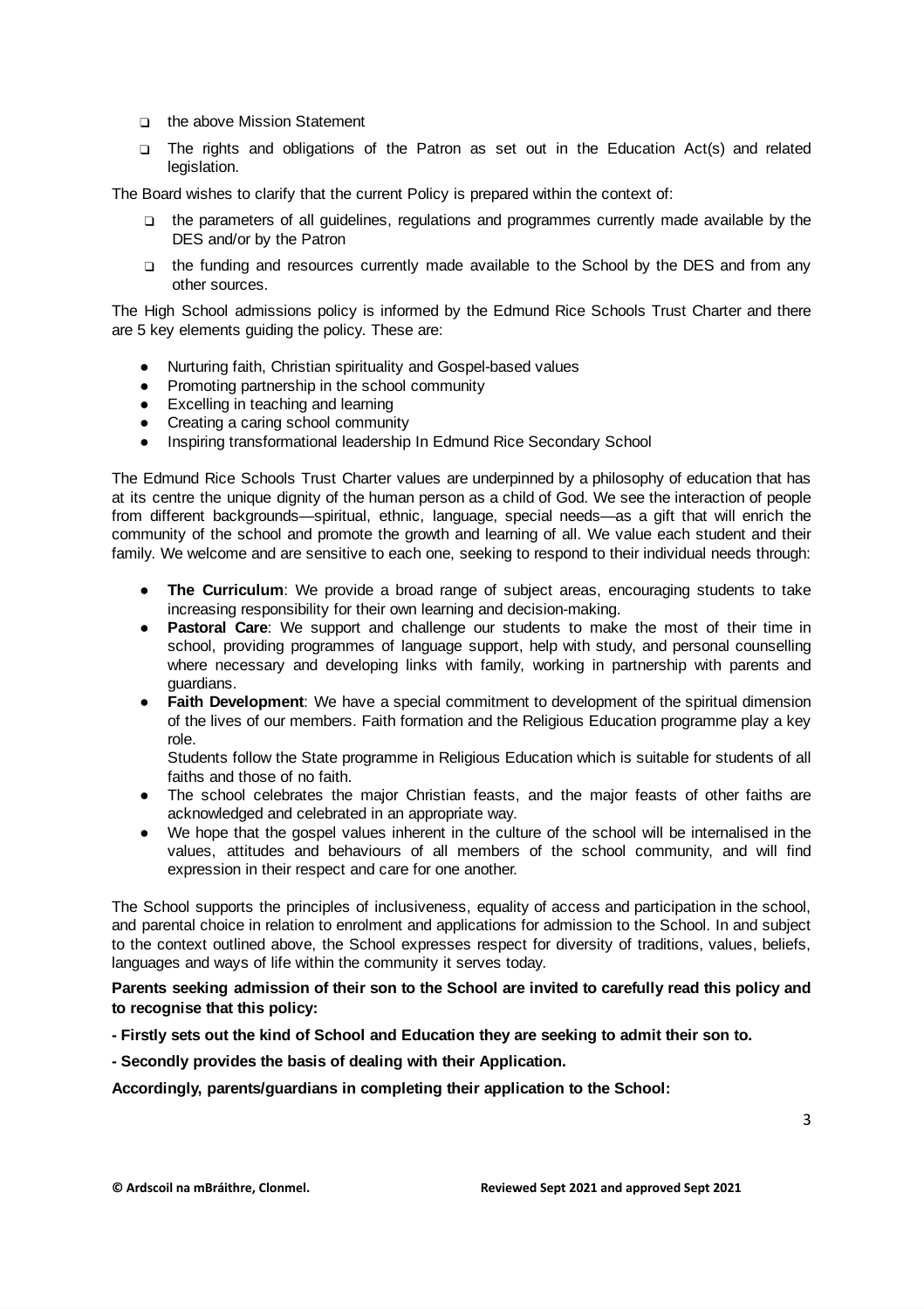**Duly recognize and commit themselves accordingly on their own part (and on behalf of their** son) to the School ethos and Mission, in the event that their son is admitted as a student to the **School.**

**Duly recognize and accept this Policy as the basis for treating their son's application for admission to the School.**

**Duly accept, acceptance of the High School Code of Behaviour is a condition of admission to the school (copy of behaviour policy enclosed with application form).**

### **3. Admission Statement**

Ardscoil na mBráithre will not discriminate in its admission of a student to the school on any of the following:

- (a) the gender ground of the student or the applicant in respect of the student concerned,
- (b) the civil status ground of the student or the applicant in respect of the student concerned,
- (c) the family status ground of the student or the applicant in respect of the student concerned,
- (d) the sexual orientation ground of the student or the applicant in respect of the student concerned,
- (e) the religion ground of the student or the applicant in respect of the student concerned,
- (f) the disability ground of the student or the applicant in respect of the student concerned,
- (g) the ground of race of the student or the applicant in respect of the student concerned,
- (h) the Traveller community ground of the student or the applicant in respect of the student concerned, or
- (i) the ground that the student or the applicant in respect of the student concerned has special educational needs.

As per section 61(3) of the Education Act 1998, 'civil status ground', 'disability ground', 'discriminate', 'family status ground', 'gender ground', 'ground of race', 'religion ground', 'sexual orientation ground' and 'Traveller community ground' shall be construed in accordance with section 3 of the Equal Status Act 2000.

This school shall admit each student seeking admission except where –

- a) the school is oversubscribed (please see section 6 below for further details)
- b) a parent of a student, when required by the principal in accordance with section 23(4) of the Education (Welfare) Act 2000, fails to confirm in writing that the code of behaviour of the school is acceptable to him or her and that he or she shall make all reasonable efforts to ensure compliance with such code by the student.

Ardscoil na mBráithre is an all-boys school and does not discriminate where it refuses to admit a girl applying for admission to the school.

Ardscoil na mBráithre is a school whose objective is to provide education in an environment which promotes certain religious values and does not discriminate where it admits a student of the Catholic faith in preference to others.

Ardscoil na mBráithre is a school whose objective is to provide education in an environment which promotes certain religious values and does not discriminate where it refuses to admit as a student a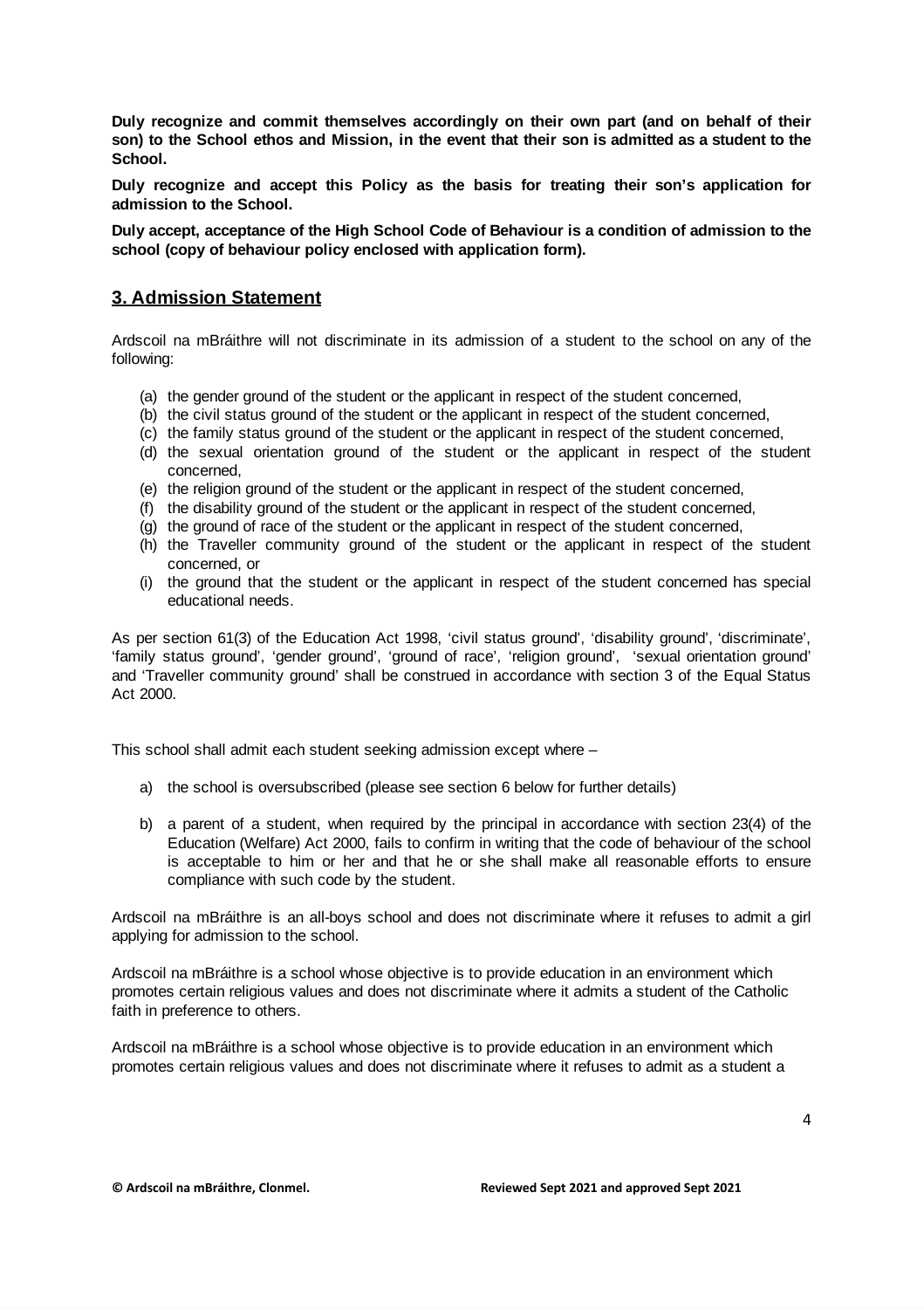person who is not of the Catholic faith and it is proved that the refusal is essential to maintain the ethos of the school.

Ardscoil na mBráithre is a school which has established a class, with the approval of the Minister for Education and skills, which provides an education exclusively for students with a category or categories of special educational needs specified by the Minister and may refuse to admit to the class a student who does not have the category of needs specified.

## **4. Categories of Special Educational Needs catered for in the school/special class:**

Ardscoil na mBráithre is a school which has established classes, with the approval of the Minister for Education and Skills, which provides an education exclusively for student with ASD and who have a recommendation of a special class placement and may refuse to admit to the class a student who does not have the category of needs specified.

## **5. Admission of students:**

This school shall admit each student seeking admission except where –

- (a) the school is oversubscribed (please see section 6 below for further details)
- (b) a parent of a student, when required by the principal in accordance with section 23(4) of the Education (Welfare) Act 2000, fails to confirm in writing that the code of behaviour of the school is acceptable to him or her and that he or she shall make all reasonable efforts to ensure

compliance with such code by the student.

Ardscoil na mBráithre provides education exclusively for boys and may refuse to admit as a student a person who is not of the gender provided for by this school.

Ardscoil na mBráithre is a Catholic school and may refuse to admit as a student a person who is not of the Catholic faith where it is proved that the refusal is essential to maintain the ethos of the school.

The special class attached to Ardscoil na mBráithre provides an education exclusively for students with ASD and the school may refuse admission to this class, where the student concerned does not have the specified category of special educational needs provided for in this class.

## **6. Oversubscription**

In the event that the school is oversubscribed, the school will, when deciding on applications for admission, apply the following selection criteria in the order listed below to those applications that are received within the timeline for receipt of applications as set out in the school's annual admission notice:

The Board of Management appoints a subcommittee of three people to handle the applications and enrolments on behalf of the School. The subcommittee consists of the school principal, the school deputy-principal and one nominee of the Board of Management who is not a member of the board. The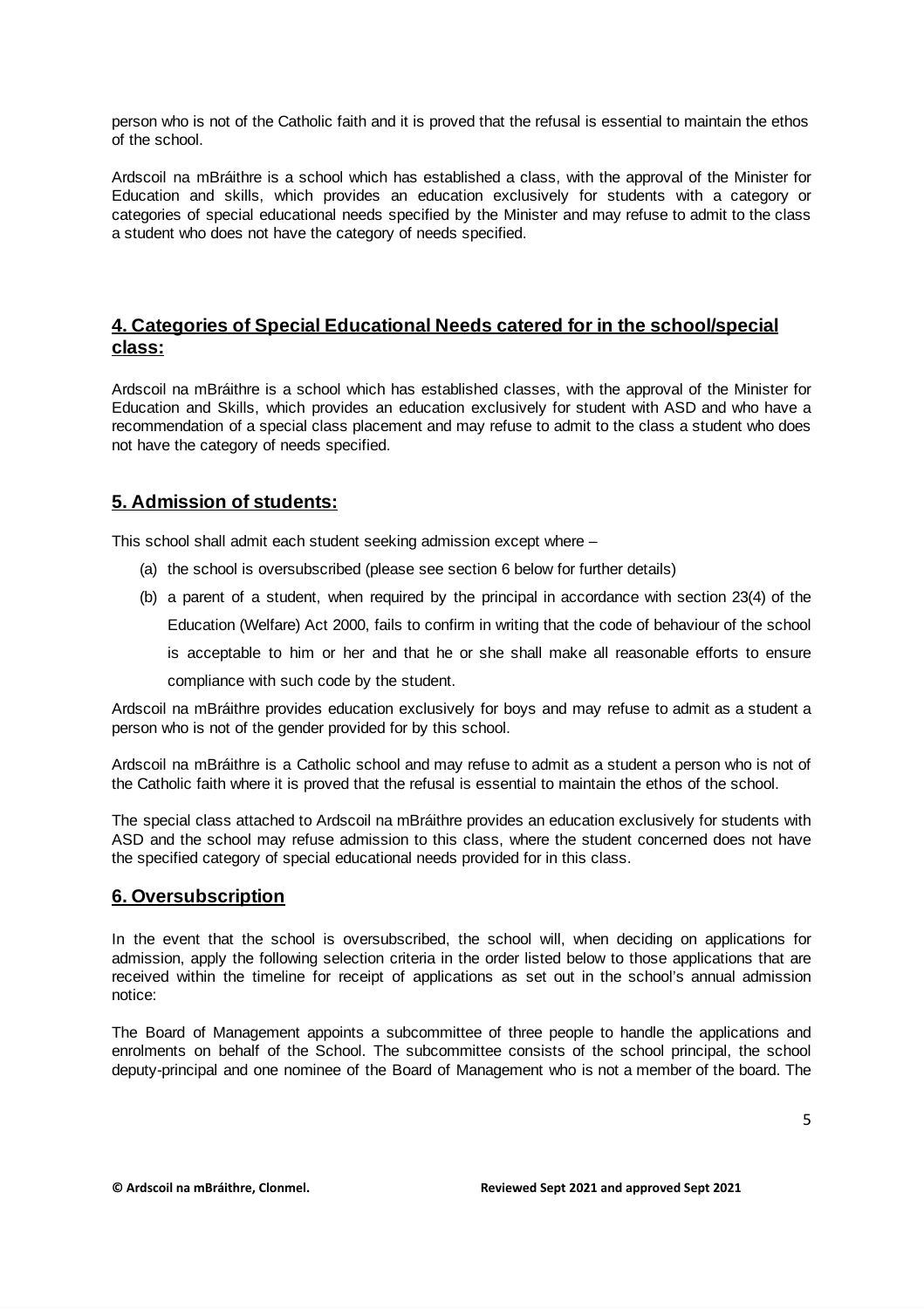subcommittee shall take direct responsibility for processing all applications and the Lottery in the manner described below.

#### First Round

The school will examine *all applications* received on or prior to the **closing date (30th Nov 2021 1pm)** in the *first round review* to determine which applicants have maximum eligibility in accordance with the School's selection criteria mentioned in this Policy and the mission statement and the ethos of the school.

#### **The School's Goals on dealing with Admissions:**

When dealing with Admissions where there are a limited number of places, the School seeks to fulfil the above goals in the following manner, namely to allocate the number of places available:

• Firstly on the basis of its Mission as a Roman Catholic school;

• Secondly on the basis of supporting the family ethos within education by providing education services for the children of families who already have, or have had, a brother or father of the applicant attend the School for his post primary education. This also extends to the son of a current staff member.

• And thirdly to make reasonable provision and accommodation for boys within its *own locality or demographic area,* including students with disability and special educational needs, in accordance with the resources provided by the DES and otherwise available to it.

#### **Selection Criteria:**

#### **First round criteria-**

In the first round, the School *shall firstly select* from all of the applications submitted that have **maximum** eligibility in accordance with the following criteria:

Places will be offered to boys whose parents/guardians are seeking to submit their son to a Roman Catholic Education in accordance with the mission statement and Christian Ethos of the school in the following order of priority:

- ❑ **Category A:** Boys who currently have a brother attending the school. Boys who have a brother that attended the school.
- ❑ **Category B:** Boys who are the child of a past pupil, up to a maximum of 25% of the total places available. To satisfy the child of a past pupil criterion the applicant must be the biological or legally adopted child of a past pupil. It should also be noted that being a family member does not meet the father or brother criterion. Boys who are the child of a permanent member of staff.
- ❑ **Category C**: Boys who attended for primary school education at one of the schools listed in Schedule Two, being a school within the locality or demographic area of the School
- ❑ **Category D:** Boys (living in the catchment area) who are diagnosed with ASD (Autistic Spectrum Disorder) and who meet criteria agreed for the ASD class (as outlined in Schedule 3). The number of places available in the ASD class will be offered first and the total number of remaining places will be subject to the overall annual limit as specified in the annual admissions notice.
- ❑ **Category E**: All other applicants
- ❑ Where the cohort quota has been reached and a twin or triplet etc. comes out of the hat as the final student to be awarded a place according to the annual admissions notice, the Board of Management will expand the cohort to include the other twin or triplet sibling in such exceptional circumstances.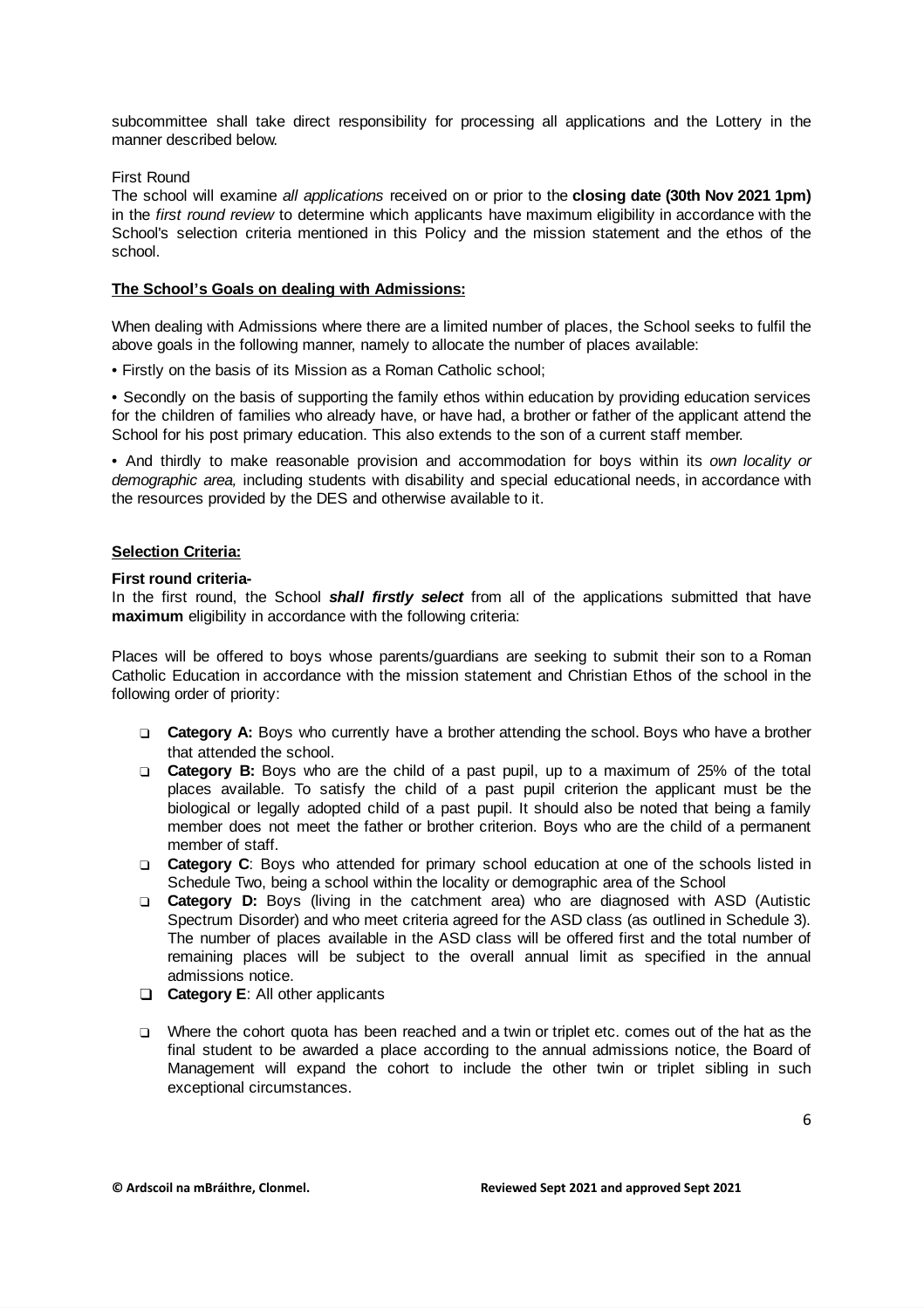In the event that there are two or more students tied for a place or places in any of the selection criteria categories above (the number of applicants exceeds the number of remaining places), the following arrangements will apply:

#### **Second round criteria-**

With respect to all or any remaining places not allocated or accepted in the first round, the lottery will determine the order in which their places shall be filled. The lottery will be monitored by an independent external person. Unsuccessful applicants will be put on a waiting list.

#### **7. What will not be considered or taken into account:**

In accordance with section 62(7)(e) of the Education Act, the school will not consider or take into account any of the following in deciding on applications for admission or when placing a student on a waiting list for admission to the school:

- (a) a student's prior attendance at a preschool or pre-school service, including naíonraí.
- (b) the payment of fees or contributions (however described) to the school.
- (c) a student's academic ability, skills or aptitude other than in relation to admission to a special class insofar as it is necessary in order to ascertain whether or not the student has the category of special educational needs concerned.
- (d) the occupation, financial status, academic ability, skills or aptitude of a student's parents.
- (e) a requirement that a student, or his parents, attend an interview, open day or other meeting as a condition of admission;
- (f) a student's connection to the school by virtue of a member of his or her family attending or having previously attended the school; other than, (1) siblings of a student attending or having attended the school and/or (2) parents of a student having attended the school. In relation to (2) parents having attended, a school may only apply this criterion to a maximum of 25% of the available spaces as set out in the school's annual admission notice).
- (g) the date and time on which an application for admission was received by the school. This is subject to the application being received at any time during the period specified for receiving applications set out in the annual admission notice of the school for the school year concerned.

### **8. Decisions on Applications**

All decisions on applications for admission to Ardscoil na mBráithre will be based on the following:

- **●** Our school's admission policy
- **●** The school's annual admission notice (where applicable)
- **●** The information provided by the applicant in the school's official application form received during the period specified in our annual admission notice for receiving applications**.**

Please see section 14 below in relation to applications received outside of the admissions period and section 15 below in relation to applications for places in years other than the intake group.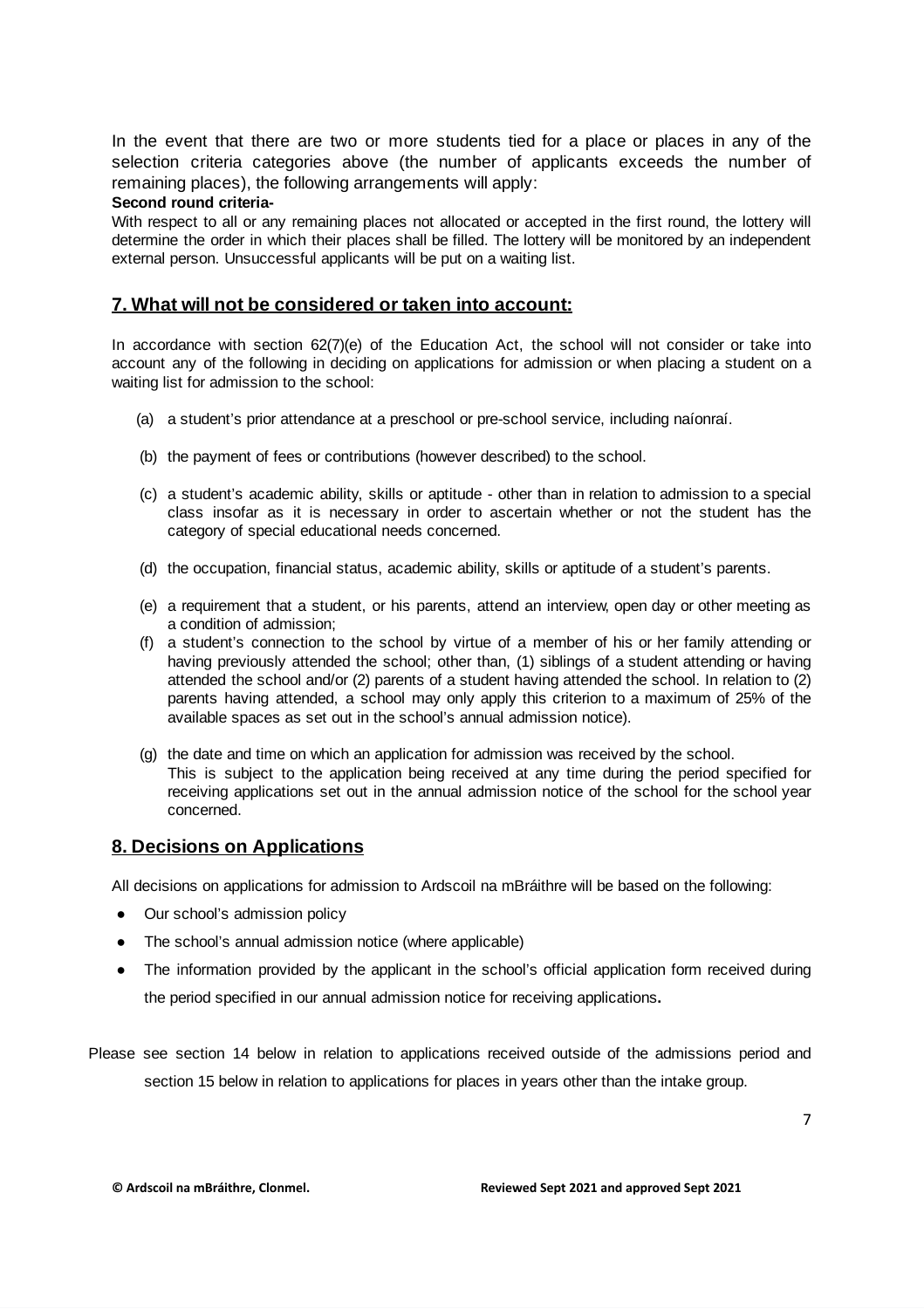Selection criteria that are not included in our school admission policy will not be used to make a decision

on an application for a place in our school.

## **9. Notifying Applicants of Decisions:**

Applicants will be informed in writing as to the decision of the school, within the timeline outlined in the annual admissions notice.

If a student is not offered a place in our school, the reasons why they were not offered a place will be communicated in writing to the applicant, including, where applicable, details of the student's ranking against the selection criteria and details of the student's place on the waiting list for the school year concerned.

Applicants will be informed of the right to seek a review/right of appeal of the school's decision (see section 18 below for further details).

## **10. Acceptance of an offer of a place by an applicant:**

In accepting an offer of admission from Ardscoil na mBráithre, you must indicate—

(i) whether or not you have accepted an offer of admission for another school or schools. If you have accepted such an offer, you must also provide details of the offer or offers concerned and

(ii) whether or not you have applied for and awaiting confirmation of an offer of admission from another school or schools, and if so, you must provide details of the other school or schools concerned.

### **11. Circumstances in which offers may not be made or may be withdrawn**

An offer of admission may not be made or may be withdrawn by Ardscoil na mBráithre where—

- (i) it is established that information contained in the application is false or misleading.
- (ii) an applicant fails to confirm acceptance of an offer of admission on or before the date set out in the annual admission notice of the school.
- (iii) the parent of a student, when required by the principal in accordance with section 23(4) of the Education (Welfare) Act 2000, fails to confirm in writing that the code of behaviour of the school is acceptable to him or her and that he or she shall make all reasonable efforts to ensure compliance with such code by the student; or
- (iv) an applicant has failed to comply with the requirements of 'acceptance of an offer' as set out above.

#### **12. Sharing of Data with other schools**

Applicants should be aware that section 66(6) of the Education (Admission to Schools) Act 2018 allows for the sharing of data between schools in order to facilitate the efficient admission of students.

### **13. Waiting list in the event of oversubscription:**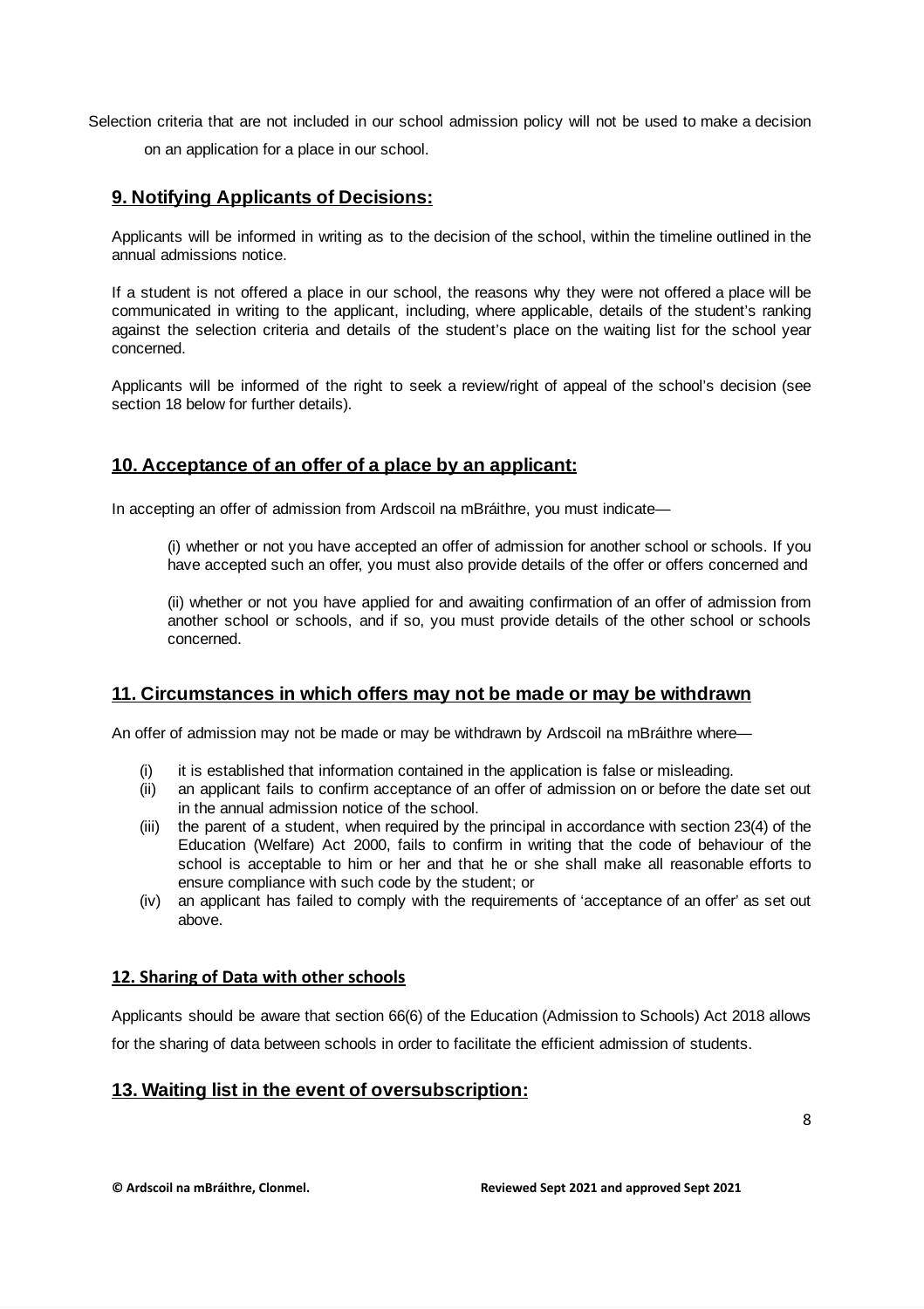In the event of there being more applications to the school year concerned than places available, a waiting list of students whose applications for admission to Ardscoil na mBráithre were unsuccessful due to the school being oversubscribed will be compiled and will remain valid for the school year in which admission is being sought.

Placement on the waiting list of Ardscoil na mBráithre is in the order of priority assigned to the students' applications after the school has applied the selection criteria in accordance with this admission policy.

Offers of any subsequent places that become available for and during the school year in relation to which admission is being sought will be made to those students on the waiting list, in accordance with the order of priority in relation to which the students have been placed on the list.

### **14. Late Applications:**

All applications for admission received after the closing date as outlined in the annual admission notice will be considered and decided upon in accordance with our school's admissions policy, the Education Admissions to School Act 2018 and any regulations made under that Act.

## **15: Procedures for admission of students to other years and during the school year:**

The procedures of the school in relation to the admission of students who are not already admitted to the school to classes or years other than the school's intake group are as follows:

Students (boys only) may transfer into the school at any time subject to:

- The school's Admissions Policy
- The school being satisfied with the reason for the transfer. Information will be requested from the student's former school concerning attendance, educational progress, subject choices, term reports, disabilities, special needs & reasons for transfer.
- The transfer will not impact negatively on existing students and staff
- Receipt of prescribed written confidential reference from previous school
- The school regarding the move is in the best interest of the student
- Availability of appropriate accommodation and staff
- Curriculum provision being suitable for the student and the availability of subject options
- Compliance with DES and School subject requirements
- Consultation with the Educational Welfare Officer, if appropriate

The procedures of the school in relation to the admission of students who are not already admitted to the school, after the commencement of the school year in which admission is sought, are as above. The Board of Management also reserves the right to refuse an application in exceptional circumstances which might include an established record of poor behaviour.

### **16. Declaration in relation to the non-charging of fees:**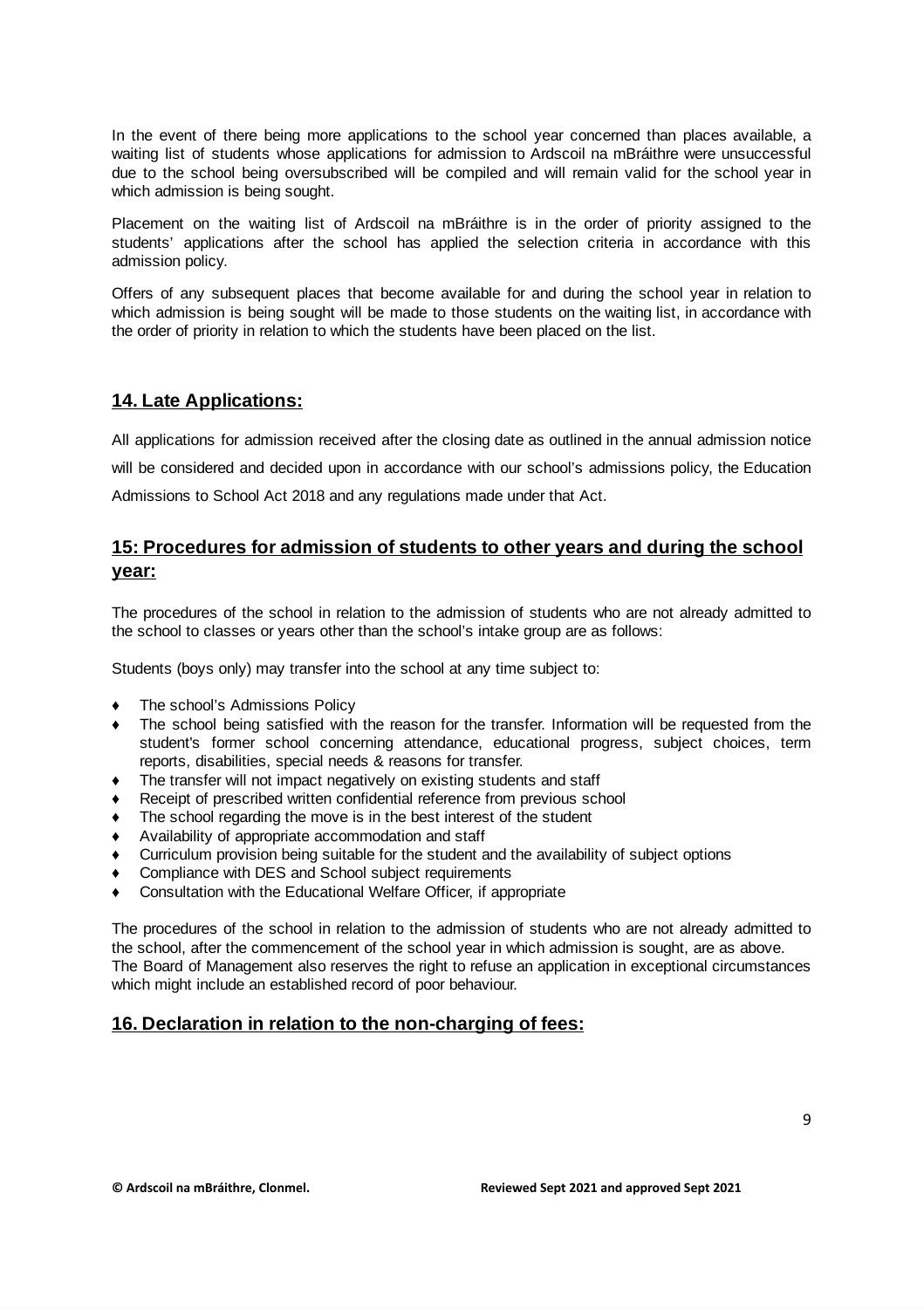The board of Ardscoil na mBráithre or any persons acting on its behalf shall not, except in accordance with section 64 of the Education (Admission to Schools) Act 2018, charge fees for or seek payment or contributions (howsoever described) as a condition of-

- (a) an application for admission of a student to the school, or
- (b) the admission or continued enrolment of a student in the school.

## **17. Arrangements regarding students not attending religious instruction:**

The following are the school's arrangements for parents of students and students (over 18) who have requested that the student attend the school without attending religious instruction in the school:

These arrangements will not result in a reduction in the school day of such students.

Parents of students and students (over 18) who wish to opt out of RE class should make a written request to the principal. A meeting will then be arranged with the parent or the student, as the case may be, to discuss their options. Throughout this process the constitutional right of the parent/ student (over 18 years) will be respected by the school.

The 1998 Education Act states that schools are required to promote the moral, spiritual, social and personal development of students (Section 9 (d)). At Ardscoil na mBráithre the allocated time on the timetable for Religious Education responds to this. Students who opt out of RE class are required to use this time to study material relating to their own religious tradition or belief, for example sacred texts. Students of no religious faith, who opt out of RE class, are required to study relevant literature or philosophical texts. A list of suggested texts can be provided by the school. In line with the Edmund Rice Schools Trust Charter, Ardscoil na mBráithre places great importance on the religious or spiritual formation of all its students. Each student has his own personal journey which will be encouraged and respected. Students who opt out of RE class will not be offered extra tuition or study periods.

### **18. Reviews/Appeals:**

Review of decisions by the board of Management-

The parent of the student, or in the case of a student who has reached the age of 18 years, the student, may request the board to review a decision to refuse admission. Such requests must be made in accordance with Section 29C of the Education Act 1998. The request must be received by the board not later than 21 days after the applicant has been informed in writing as to the decision of the school in accordance with Section 9 of this policy The timeline within which such a review must be requested and the other requirements applicable to such reviews are set out in the procedures determined by the Minister under section 29B of the Education Act 1998 which are published on the website of the Department of Education and Skills. The board will conduct such reviews in accordance with the requirements of the procedures determined under Section 29B and with section 29C of the Education Act 1998.

**Note:** Where an applicant has been refused admission due to the school being oversubscribed, the applicant **must request a review** of that decision by the board of management prior to making an appeal under section 29 of the Education Act 1998. This request must be received by the board not later than 21 days after the applicant has been informed in writing as to the decision of the school in accordance with Section 9 of this policy,

Where an applicant has been refused admission due to a reason other than the school being oversubscribed, the applicant **may request a review** of that decision by the board of management prior to making an appeal under section 29 of the Education Act 1998. This request must be received by the board not later than 21 days after the applicant has been informed in writing as to the decision of the school in accordance with Section 9 of this policy.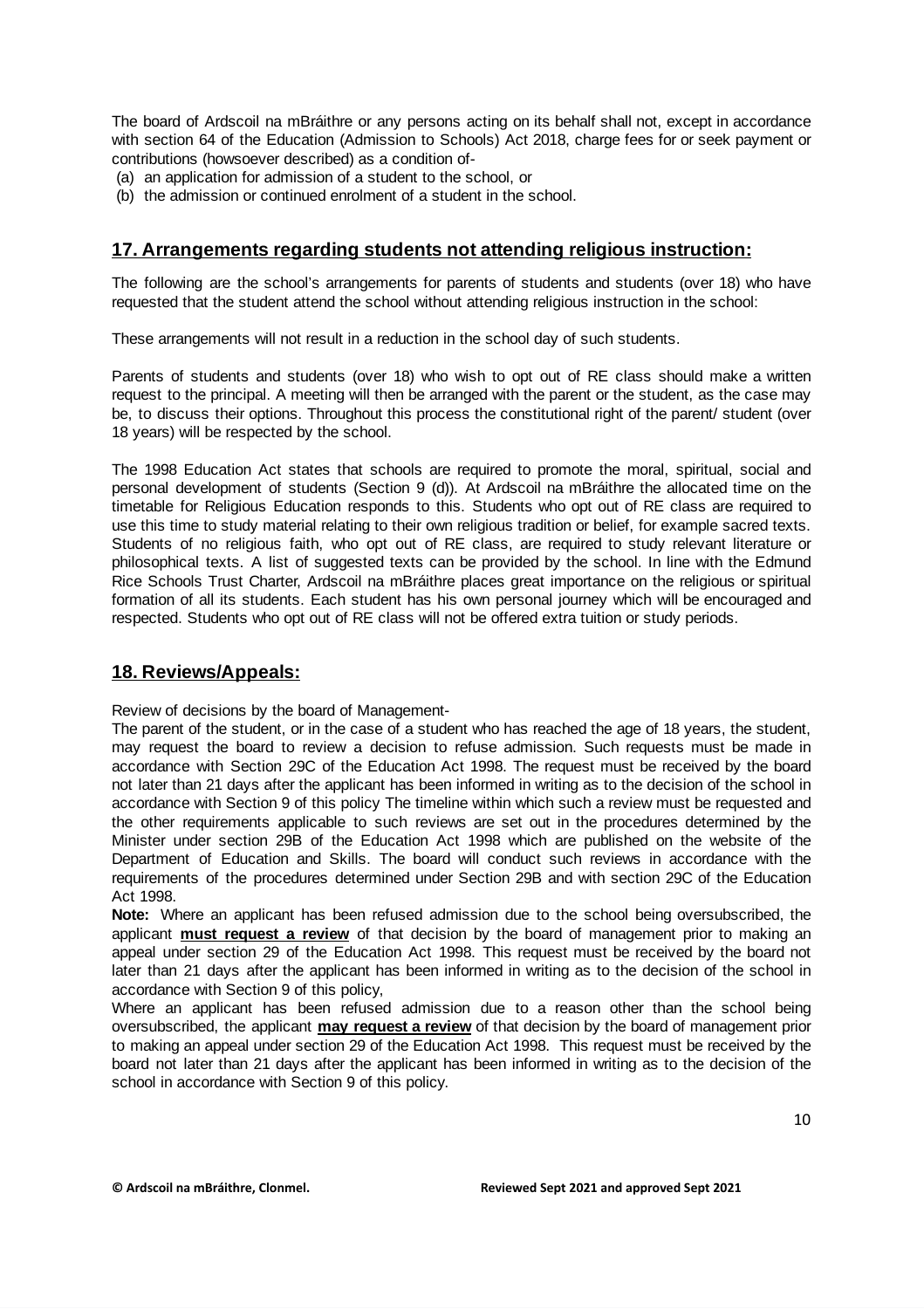#### **Right of appeal:**

Under Section 29 of the Education Act 1998, the parent of the student, or in the case of a student who has reached the age of 18 years, the student, may appeal a decision of this school to refuse admission. An appeal may be made under Section 29 (1)(c)(i) of the Education Act 1998 where the refusal to admit was due to the school being oversubscribed. An appeal may be made under Section 29 (1)(c)(ii) of the Education Act 1998 where the refusal to admit was due a reason other than the school being oversubscribed. Where an applicant has been refused admission due to the school being oversubscribed, the applicant **must request a review** of that decision by the board of management **prior to making an appeal** under section 29 of the Education Act 1998. (see Review of decisions by the Board of Management) This request must be received by the board not later than 21 days after the applicant has been informed in writing as to the decision of the school in accordance with Section 9 of this policy.

Where an applicant has been refused admission due to a reason other than the school being oversubscribed, the applicant **may request a review** of that decision by the board of management prior to making an appeal under section 29 of the Education Act 1998. (see Review of decisions by the Board of Management) This request must be received by the board not later than 21 days after the applicant has been informed in writing as to the decision of the school in accordance with Section 9 of this policy. Appeals under Section 29 of the Education Act 1998 will be considered and determined by an independent appeals committee appointed by the Minister for Education and Skills. The timeline within which such an appeal must be made and the other requirements applicable to such appeals are set out in the procedures determined by the Minister under section 29B of the Education Act 1998 which are published on the website of the Department of Education and Skills.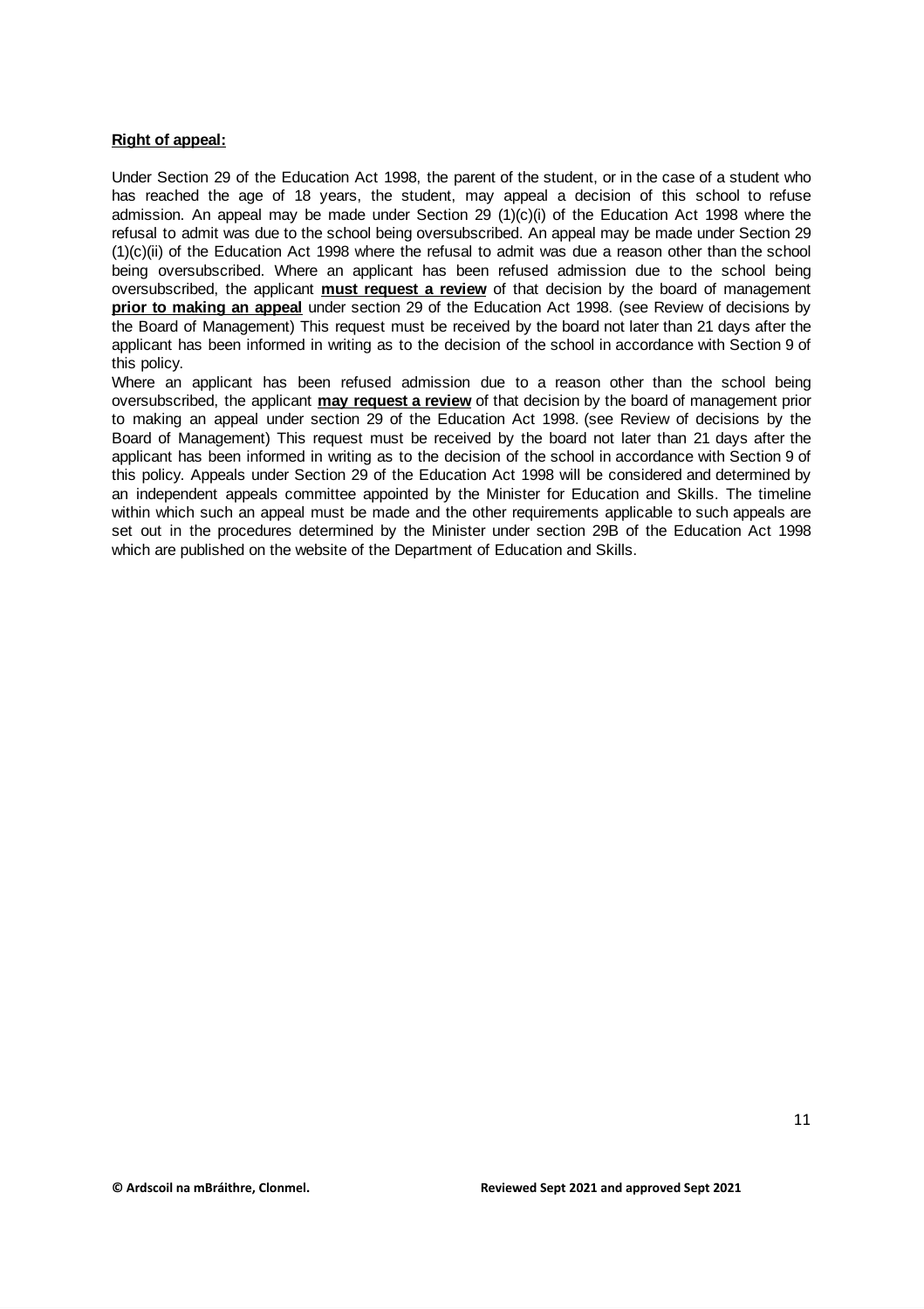## **Schedule One**

#### **Application Form**

#### **Schedule Two**

#### **Feeder Schools**

SS Peter & Pauls' Kickham St, Clonmel St. Oliver's Primary School Clonmel St. Mary's Primary School Irishtown Clonmel The Church of Ireland Parochial School (St. Mary's) Clonmel Kilcash County Tipperary Primary School Ballymacarbry County Waterford Primary School Kilsheelan County Tipperary Primary School Newcastle County Tipperary Primary School Powerstown Clonmel County Tipperary Primary School Lisronagh County Tipperary Primary School Clerihan County Tipperary Primary School Ardfinnan County Tipperary Primary School Killurney County Tipperary Primary School Rathkeevin County Tipperary Primary School Gaelscoil Clonmel Primary School Grange County Tipperary Primary School Killusty County Tipperary Primary School.